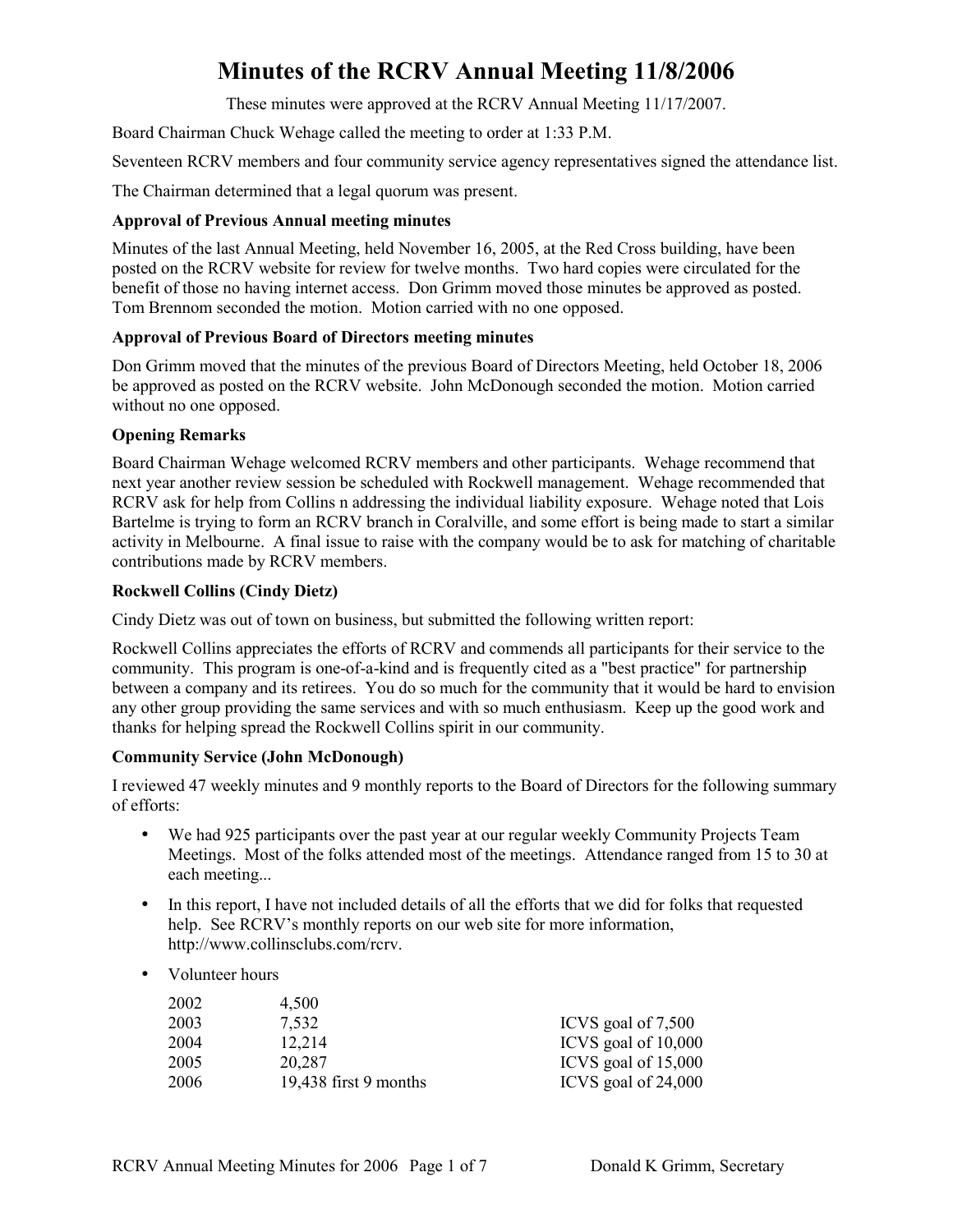These minutes were approved at the RCRV Annual Meeting 11/17/2007.

K-12 hours are not included in the above numbers. They were estimated by Jenny Becker to be 3.000 hours in 2005 and 4,000 in 2006.

- RCRV has provided support to many area nonprofit agencies including Options of Linn County, Grant Wood Area Educational Association, the Science Station, REACT, Aging Services, Heritage Area Agency on Aging, TRIAD, The Free Clinic, Jane Boyd, Heart of Iowa, the AARP Tax program, the Iowa Cultural Corridor Alliance, the Governor's Award ceremony, the Iowa Commission of Volunteer Service with Jack Hotchkiss being a Commissioner, the American Red Cross, the Senior Health Insurance Information Program, the 4 Oaks Bridge Program, and the Court Mediation folks.
- RCRV provided documentation for the Traits of Life exhibition that was at the Science Station in return for free rental of the exhibition for the Science Station. We also kept the various displays up and running by providing repair, new parts, and general maintenance. We cleaned and painted the maintenance area in the basement. We also painted several areas of the Science Station for them. This has been an ongoing project. These activities were lead by Keith Sutherland and Arlo Meyer.
- Mike Wilson and Pete Jurgens are the site managers for the annual Festival of Tree's that St Lukes Auxiliary is sponsoring again this year. As site managers, we are responsible for providing mounting bases for the 50 plus trees, the maintenance of the wall sections that separate the various trees within the US Cellular Center, the moving and setup of the wall sections to the US Cellular Center plus the transportation of the trees to the center. This is a major effort for RCRV as well as for St Lukes Auxiliary folks.

So far, the 100 wall sections have been repaired and painted. Many tree mounting bases have been built. One hudred fifty new message mounting plastic sheathes have been built for use on the wall sections of the various displays. They were built from folded  $8\frac{1}{2}$  X 11 pieces Plexiglas that will be mounted using Velcro tabs.

This is a large volunteer effort of about 20 RCRV folks.

- RCRV construction team have designed and built several wheelchair ramps this past year.
- RCRV is a major contributor to the modular ramp and lift team that meet monthly at the Sixth Judicial Correctional Facility under the direction of Heidi Soethout. This is a statewide coalition with participation from Iowa Compass, Iowa Program of Assistive Technology, Aging Services, St Lukes Hospital, Eastern Iowa United Way, Easter Seals, Iowa Vocational Rehabilitation Service, and the Sixth Judicial Correctional System. Among other things, we are providing a design capability to the Team. We now have a web based design document for the design of wheelchair ramps that does not require any digging of holes to mount the posts.
- RCRV displayed our wares at various area seminars and programs namely, the Iowa Congressional folks in the Rotunda of the Capital, the Rockwell Collins K-12 Volunteer Fair, the 2006 Assistive Tech Expo recently held at the KTOS Center
- The six RCRV Senior Health Insurance Information Program (SHIIP) Counselors assisted seniors by answering questions about Part D Prescription Drug Coverage as well as signing folks up for the plans. Pete Jurgens and Terry Canning spoke to several thousand seniors about part D insurance. They also spoke to over 800 RCRV Retirees about Rockwell Collins insurance offering for 2006. Meetings were also held last week at the KTOS Center for 2007 offerings. We answered questions that the folks had about what was offered.
- RCRV provided lots of mentoring and tutoring at various schools with math and science students as well as with the students in the local Lego Robotics programs sponsored by Rockwell Collins.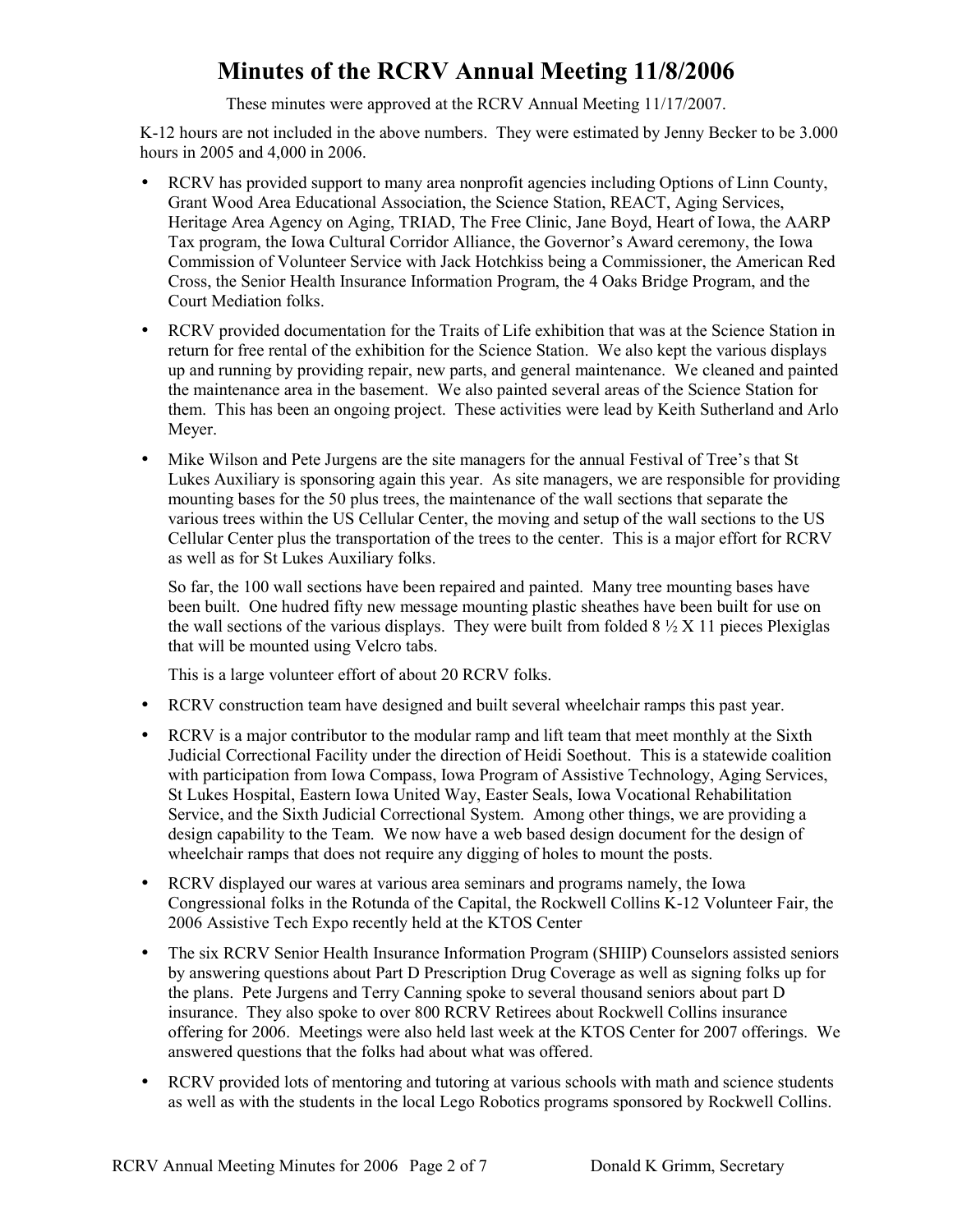These minutes were approved at the RCRV Annual Meeting 11/17/2007.

- RCRV is well represented on several of the 15-5 committees.
- We also supported the Salvation Army, Habitat for Humanity, Mid American Housing Authority, Cedar Rapids Fire Department, the new Observatory Facility Build effort, and had requests that we fulfilled from the Visiting Nurses of Monticello and Clinton, RSVP of Iowa County, and the Blood Bank of Davenport.

If you can dream it, we can do it.

#### **Communications (Rod Thorpe)**

Four newsletters have been published on schedule this year. The newsletter has been published in its present form for four years now, since January of 2003. It is now time to evaluate the process to see if it has been as effective as possible. Many comments from the floor noted that the newsletter has been widely read and appreciated. Pete Jurgens suggested that answers to SHIIP questions could be published. Pete has also noted that IBEW members are starting to show interest in RCRV because of the exposure in the newsletter.

The consensus of the group is that the quarterly publication schedule is appropriate. Heidi suggested listing projects needing volunteers in the newsletter. The sheer volume of these requests is too great to publish all, but a few projects have already been listed. John Wauer suggested that the newsletter include a web link to the RCRV listings where this information is available. John noted that more diligence would be appropriate in keeping the web site current on project needs.

#### **Data Base (Jim Klein and Bill Ellis)**

- 1. Added new retirees to database 4 times with files from Rockwell Collins. There are currently 3,825 names in the RCRV database.
- 2. The database was updated based on:
	- Addresses on returned newsletters, voice mail phone messages and emails.
	- Obituaries collected for us by Wilma Shadle.
	- RCRV/RSVP registrations.
- 3. Provide mailing labels for:
	- RCRV newsletter.
	- United Way of Eastern Iowa
- 4. Provided RSVP with a listing of RCRV members residing in Jones and Linn counties.
- 5. The database record format was modified to make it easier to generate the newsletter mailing list. The non-RCRV member part of the database had a different address format than the RCRV member part of the database. The format was changed to facilitate the merging of the two databases when generating the mailing list.
- 6. The RCRV database contains about 100 couples, both of whom are retirees of Rockwell Collins. As such, they each have their own record in the database and both of them receive their own issue of the RCRV newsletter. Significant changes to the database would be required to keep the separate membership records yet generate one address label for the couple (e.g., John and Mary Doe). As a result, the RCRV board decided to continue sending both of them the newsletter. The database structure will be reviewed in the future to see is such a change is feasible and/or desirable.
- 7. Spouses of deceased members are not getting the newsletter. This needs to be addressed.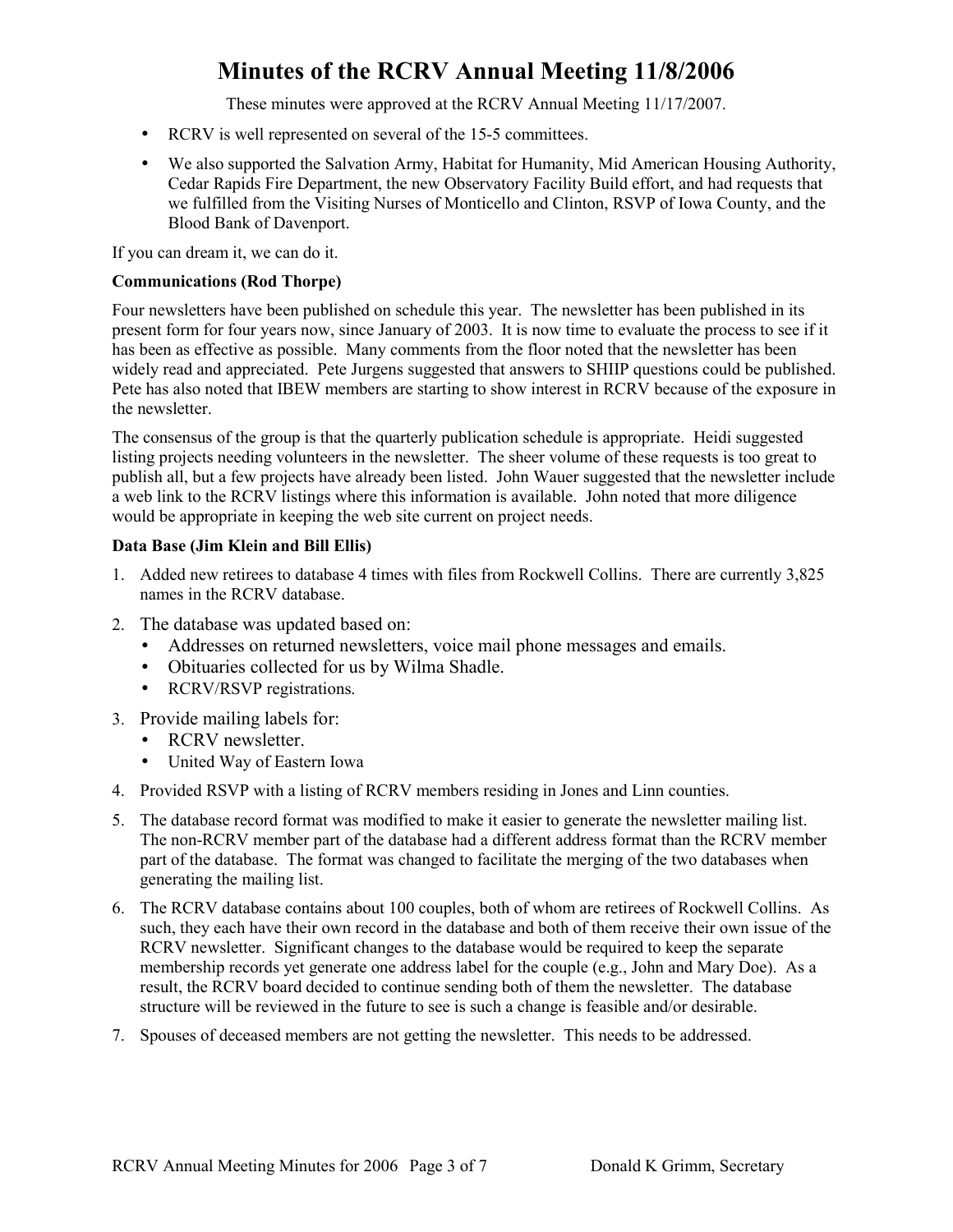These minutes were approved at the RCRV Annual Meeting 11/17/2007.

# **Recruiting (Pete Jurgens)**

By Pete's reckoning, there are currently 166 active members. RCRV is adding about 4 or 5 new members per month, so growth has been gratifying. Pete urged all members to help recruit by word of mouth. Spouses are eligible to join as RCRV members, and we need to exploit that.

## **St Lukes (Denise Walker)**

The hospital census has been extremely high in recent months. Rehabilitation Services volume has also been high during this period.

This fall the name of the Rehabilitation Services facility will be changed to *St. Lukes Physical Medicine and Rehabilitation.* 

Extensive renovation work continues on the sixth floor of the hospital. Before it is completed, a new car will be lifted to this floor and installed in the rehabilitation gym area to be used for training entry and exit skills to impaired clients.

# **RSVP (Angela Berns)**

New offices are being prepared so that the RSVP staff may move to better facilities. Jim Green is organizing volunteers from the Community Projects group to help renovate and paint the space and to help move the furniture. It is hoped that some furniture may be found at the Rockwell Inventory Disposal facility.

Angela has been invited to serve on the WRAP coalition.

RSVP is growing. A strategic planning session is scheduled November 28th, partly to discuss how to meet growing reporting requirements for volunteers.

Steps are being taken to develop additional Jones County operations for RSVP. A local advisory board is being organized, and RCRV is asked to solicit a volunteer to serve on this board.

Transportation program in Jones County is growing, provided 48 rides in the past month. An effort is being made to recruit additional volunteer drivers.

# **Options of Linn County (Wayne Clayton)**

#### **Overview**

Options of Linn County provides vocational training and support services to adults with disabilities. At the heart of our mission, we help people with disabilities become more independent and successful on the job.

RCRV has enhanced our effectiveness. When we need to look to assistive technology to create job accommodations for individuals, RCRV comes through for us. In fact, many of RCRV's creations help persons with even severe physical and mental disabilities use their strengths to be more independent at work.

#### Highlights of Activities in 2006

#### Assistive Technology Repaired:

In 2006, RCRV has kept a number of assistive devices in service for our consumers. The list includes a variety of switches, CD-ROMs and others. This is important to us because it helps maintain continuity for the consumers and it stretches a tight budget by reducing the number of items that need to be replaced.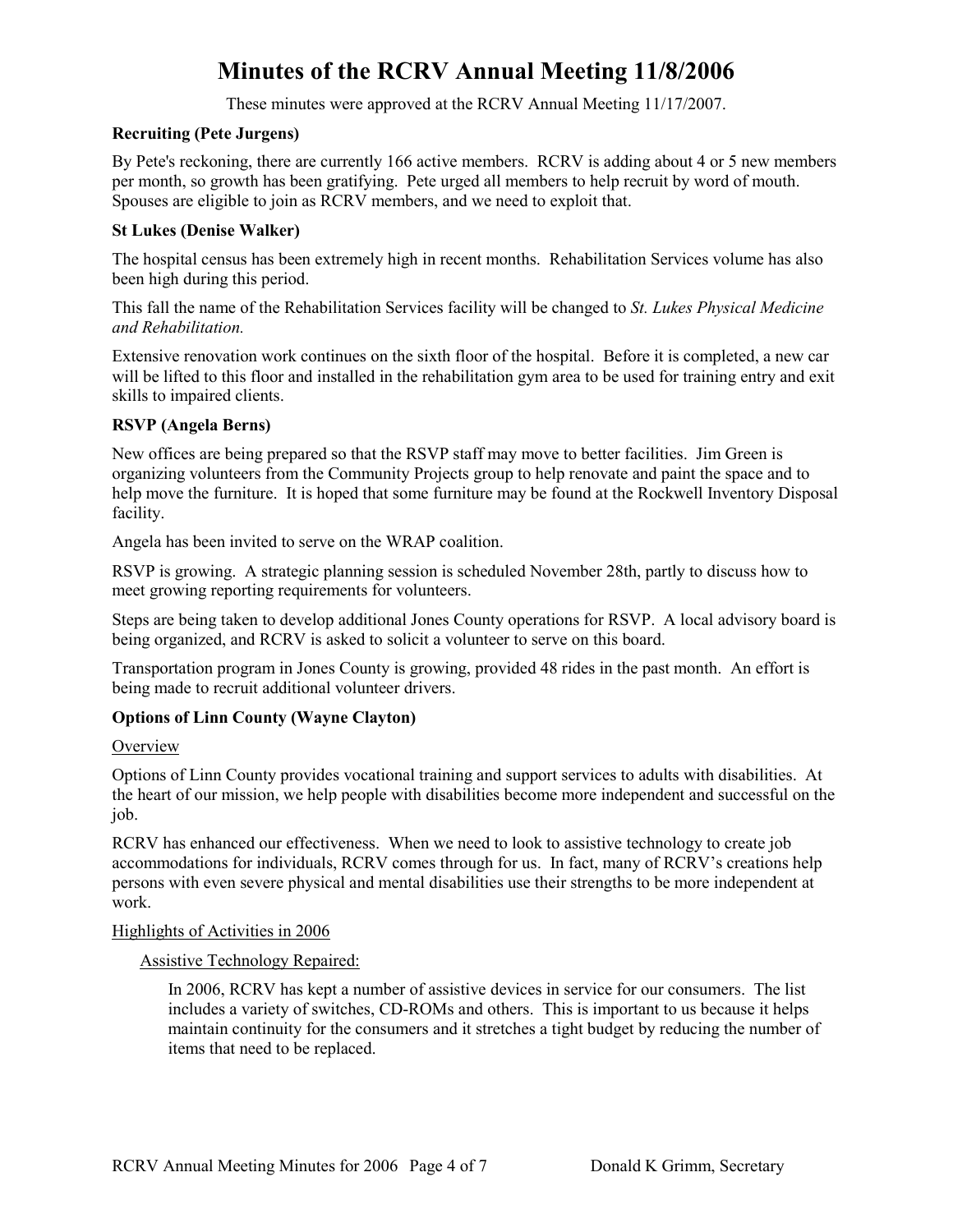These minutes were approved at the RCRV Annual Meeting 11/17/2007.

#### Outreach:

The people at Options of Linn County enjoy sharing the story of RCRV with others. This year, we have had a number of opportunities to do so.

- Assistive tech discussion and demonstration during a Kirkwood College class
- A television piece on RCRV for Volunteer Iowa was shown on KWWL-TV and IPTV
- Tours were given to college and high school students and staff from other facilities from around the state.
- Display table at the Iowa Assistive Tech Expo at KTOS in Oct 2006.
- Options conducted an Open House in Nov 9, 2006. We are celebrating 40 years of service with refreshments and tours that will include displays of job adaptations created by RCRV.

# The Look Ahead

RCRV plays an important role in improving the quality of life for people with disabilities in our community. The staff and consumers of Options recognize and appreciate the impact you make.

In the year ahead, we plan to work closely with you, exploring ways of meeting the changing needs of the consumers. And we will always look for ways to spread the word about RCRV so that others can enjoy the benefits of this association. Thank you for your service.

#### **Hospice of Mercy (Sara Case):**

Fifteen new volunteers just completed training. Additional training sessions will be held in January and April of next year.

The Hospice House is scheduled to open in May of 2007. A Pet Therapy program is being developed, with three new dogs available. The plan calls for staffing the facility 24 hours per day, using volunteers 12 hours per day, 7 days per week.

#### **Sixth Judicial District (Heidi Soethout)**

Heidi thanked RCRV for participation in the community.

The WRAP coalition is looking for someone to act as CEO. Would Collins Volunteers may be able to take on that role? This question should be decided within the next few months.

#### **Heart of Iowa (Myrna Loehrlein)**

No report

**United Way (Mary Klinger)** 

No report.

**Heritage Agency on Aging (Linda Dearinger)** 

No report.

**Aging Services (Carol Luth)** 

No report.

**Jane Boyd (Karl Kassel)** 

No report.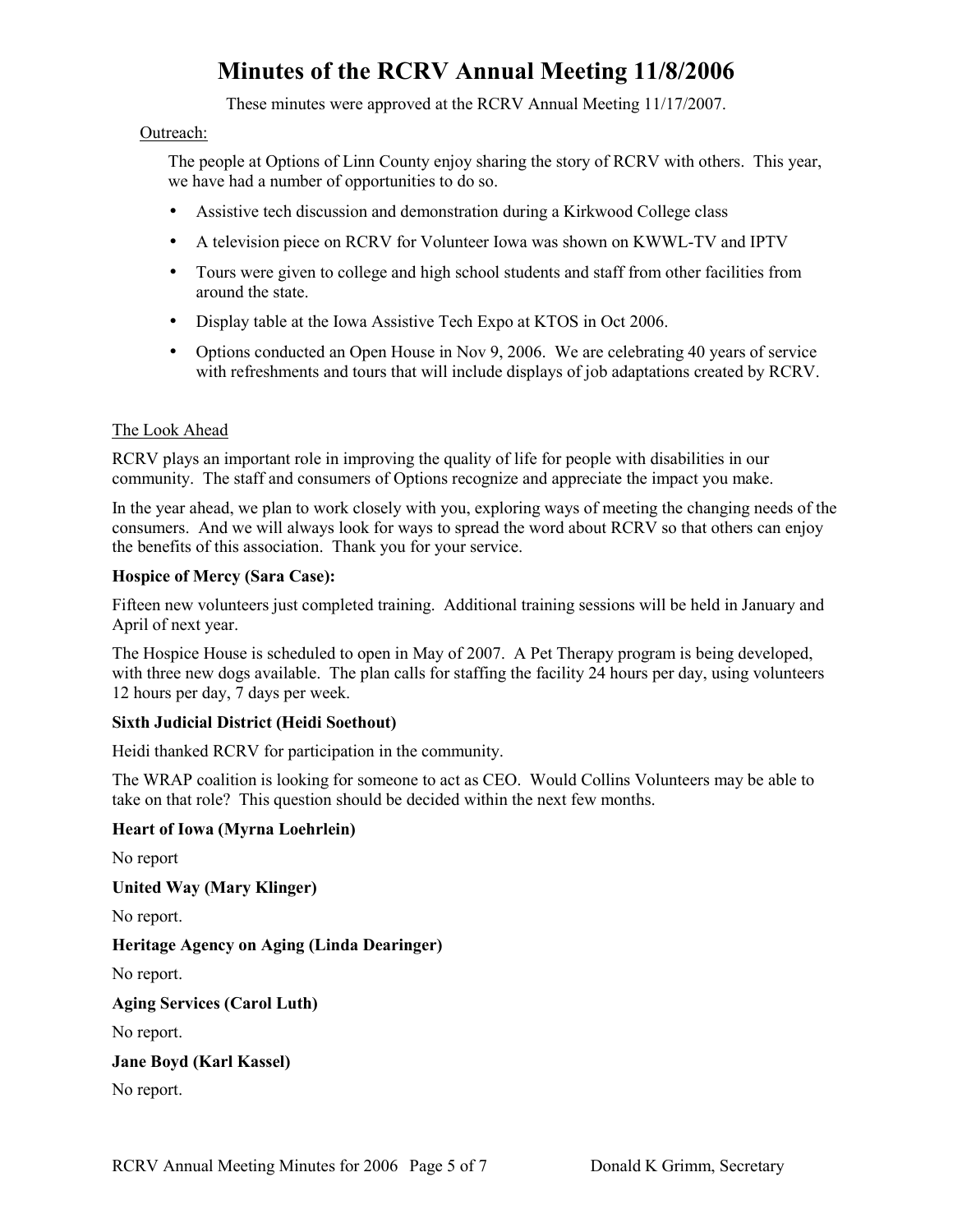These minutes were approved at the RCRV Annual Meeting 11/17/2007.

# **Red Cross (Joan Schaffer)**

No report.

# **REACT (Barb Klawiter)**

No report.

# **Bridge, Four Oaks (Carol Kalous)**

No report.

#### **Other Reports:**

A meeting of Iowa Volunteer Services will be held next Tuesday. Jack Hotchkiss agreed to represent RCRV at that meeting.

# **Web Site (John Wauer)**

Everything is settled into a routine with no known problems. The information on projects requested and in process tends to get stale, and needs a little more attention. Descriptions sometimes are vague and need to be better written. It was suggested that someone within Community Projects could take on the responsibility for improving the quality and timeliness of these postings.

#### **Old Business:**

None.

#### **New Business**

None.

### **Election of Members and Officers.**

Moved by Charles Wehage, Seconded by Rod Thorpe, to elect the slate submitted by the nominating committee by acclamation. There were no objections and the motion was approved unanimously by voice vote.

Pete Jurgens moved that Gerald Vuichard also be elected to the RCRV board. Gerald is an active employee, the business agent of IBEW 1362. Seconded by Mike Wilson. Motion carried.

#### **Adjournment**

The next Board of Directors meeting will be January 17, 2007. The next RCRV Annual Meeting will be November 21, 2007

No further business was offered, and Chairman Wehage adjourned the Annual Meeting at 2:35pm.

Submitted by Donald Grimm, Secretary.